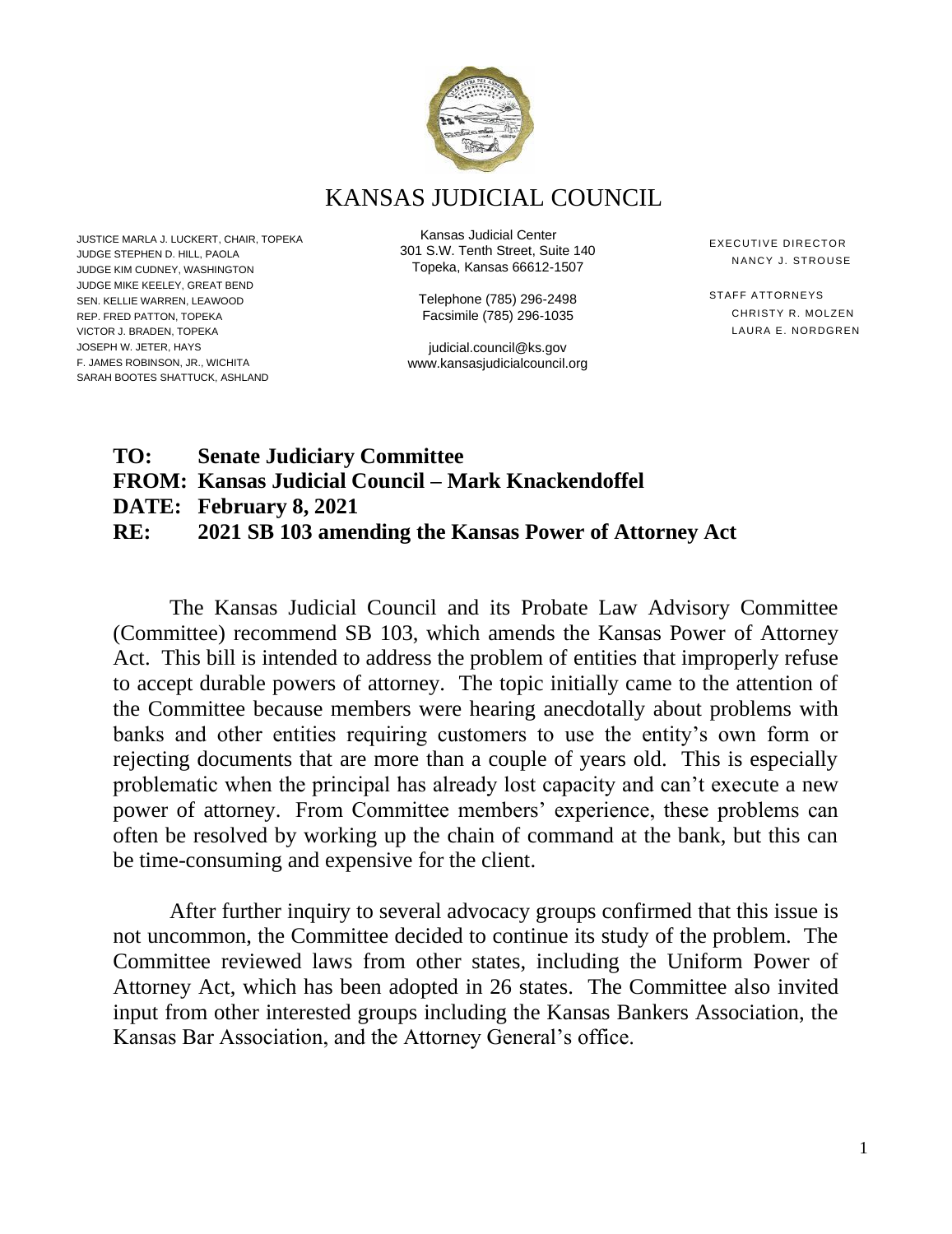The proposed amendments to K.S.A. 58-658, which are found in Section 2 of the bill, are drawn from Sections 105, 119 and 120 of the Uniform Power of Attorney Act (Uniform Act). The amendments are intended to encourage acceptance of powers of attorney by protecting third parties that accept such powers in good faith and by sanctioning third parties that refuse to accept powers of attorney without a legitimate reason.

Like the Uniform Act, current Kansas law already provides protection for persons that accept an acknowledged power of attorney in good faith and without actual knowledge that the power of attorney is revoked, terminated, or invalid or that the attorney in fact has engaged in any impropriety. See K.S.A. 58-658(a). Senate Bill 103 adds additional protections for third parties. For example, the amendment to subsection (a) makes clear that an acknowledged signature on a power of attorney is presumed to be genuine. Also, new subsection (b), which reminds third parties of their independent duty to report abuse, neglect or exploitation under K.S.A. 39-1402 and 39-1431, provides that making such a report relieves the third party from liability for rejecting a power of attorney.

New subsections (e)(2) and (e)(3) provide even more protections for third parties. New subsection (e)(2) allows a third party to request and rely upon a sworn certification from the attorney in fact as to any factual matter regarding the principal, attorney in fact, or power of attorney. For example, the attorney in fact might be asked to attest that the power of attorney remains valid and has not been revoked. New subsection (e)(3) allows a third party to request and rely upon an opinion of counsel as to any legal matter regarding the power of attorney, so long as the third party explains the reason for the request in writing or another record.

New subsections (f) through (h) then set out the circumstances when a third party can reject a power of attorney and impose sanctions for a refusal that violates the statute. Subsection (f) prohibits a third party from requiring the use of a new and different form for the power of attorney. Subsection (g) provides that a third party must accept a power of attorney unless a specific exception exists. And subsection (h) imposes liability for a third party who refuses to accept a power of attorney if the court finds that the third party did not act in good faith.

Senate Bill 103 also requires that forms for a power of attorney and an attorney in fact's certification be substantially in compliance with forms created by the Judicial Council. The hope is that having standardized forms in common use will enhance the rate of acceptance by third parties. However, powers of